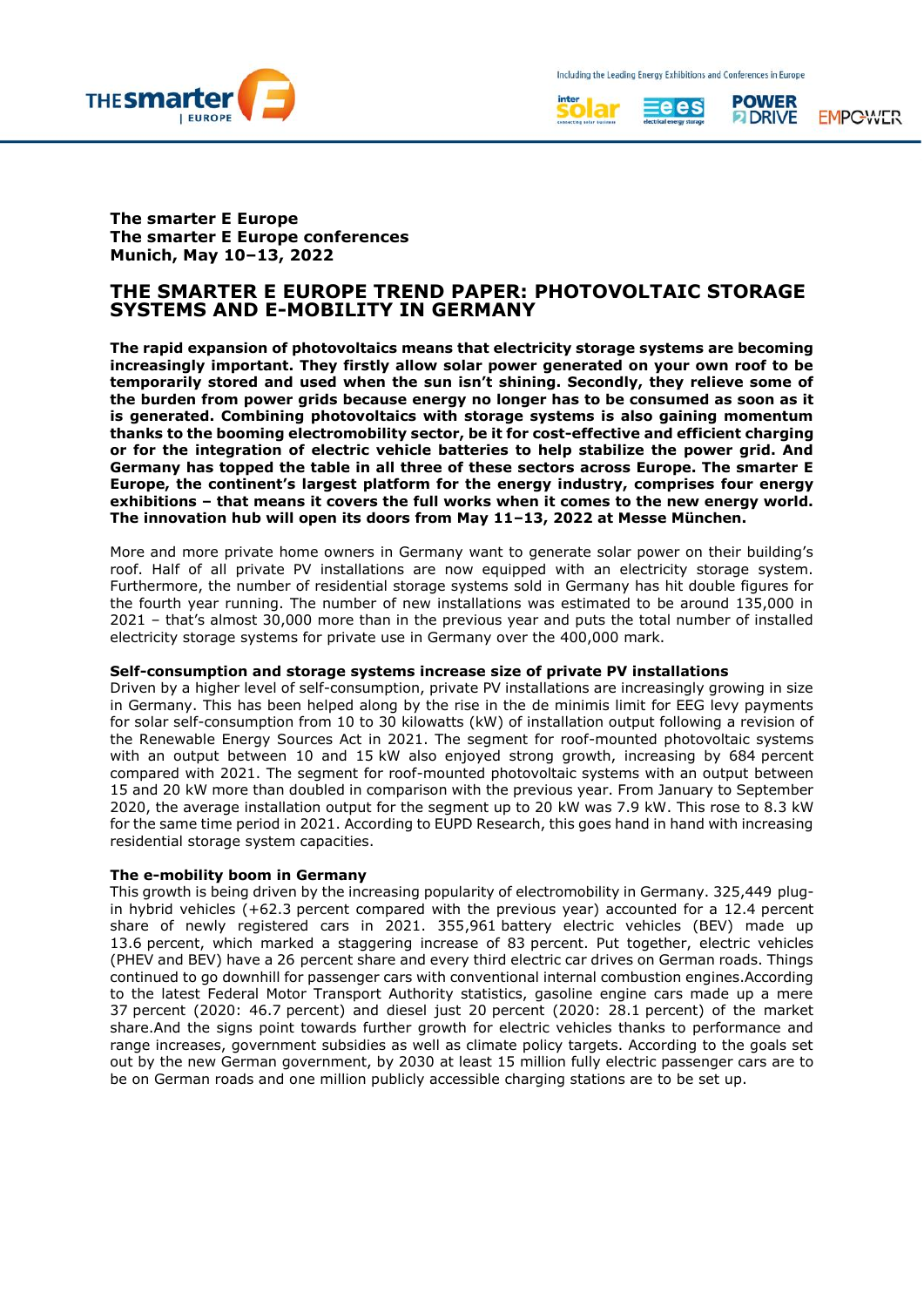

# Cumulated registration figures for e-vehicles<sup>1</sup> - Top 15 countries in Europe<sup>2</sup>

**Private charging stations are becoming increasingly popular** Alongside the expansion of public charging infrastructure, private charging stations that allow selfgenerated solar power to be used directly to charge electric vehicles also play a crucial role.Private charging infrastructure in Germany is becoming increasingly popular, not least because of government subsidies. The program "Charging stations for electric cars in residential buildings" already helped put 200,000 subsidized, private charging points into operation by the end of 2021, according to the National Centre for Charging Infrastructure. In total, 800 million euros will go towards the installation of 900,000 private charging points as part of the program. Almost 40 percent of the subsidized charging points feed electricity into the charging station from their own photovoltaic installation, whilst almost a fifth use their own battery storage system.

# **Using solar power efficiently and compatibly for charging**

Battery storage systems work in harmony with energy management systems, modern inverters and wallboxes to facilitate intelligent charging. This ensures that solar power is used as efficiently as possible in a way that is compatible with the grid. The required technical optimizations are made with the support of big data and artificial intelligence (AI). Cloud solutions also offer a host of opportunities, including the ability to use virtual electricity credit on an app to charge an electric vehicle using solar energy from your own roof at public charging stations both in Germany and abroad.

# **V2H and V2G are the way forward**

The next step is bidirectional charging with more accurate vehicle-to-home (V2H) and vehicle-togrid (V2G) systems. This means that electric vehicle batteries are not just charged using electricity, but that the energy stored in them can also be used in the home or fed into the grid, turning electric vehicles into both storage devices and charge boosters. Whilst this technology is still in its infancy, it is advancing quickly and network operators are conducting numerous pilot projects with the aim of integrating bidirectional charging into virtual power plants.